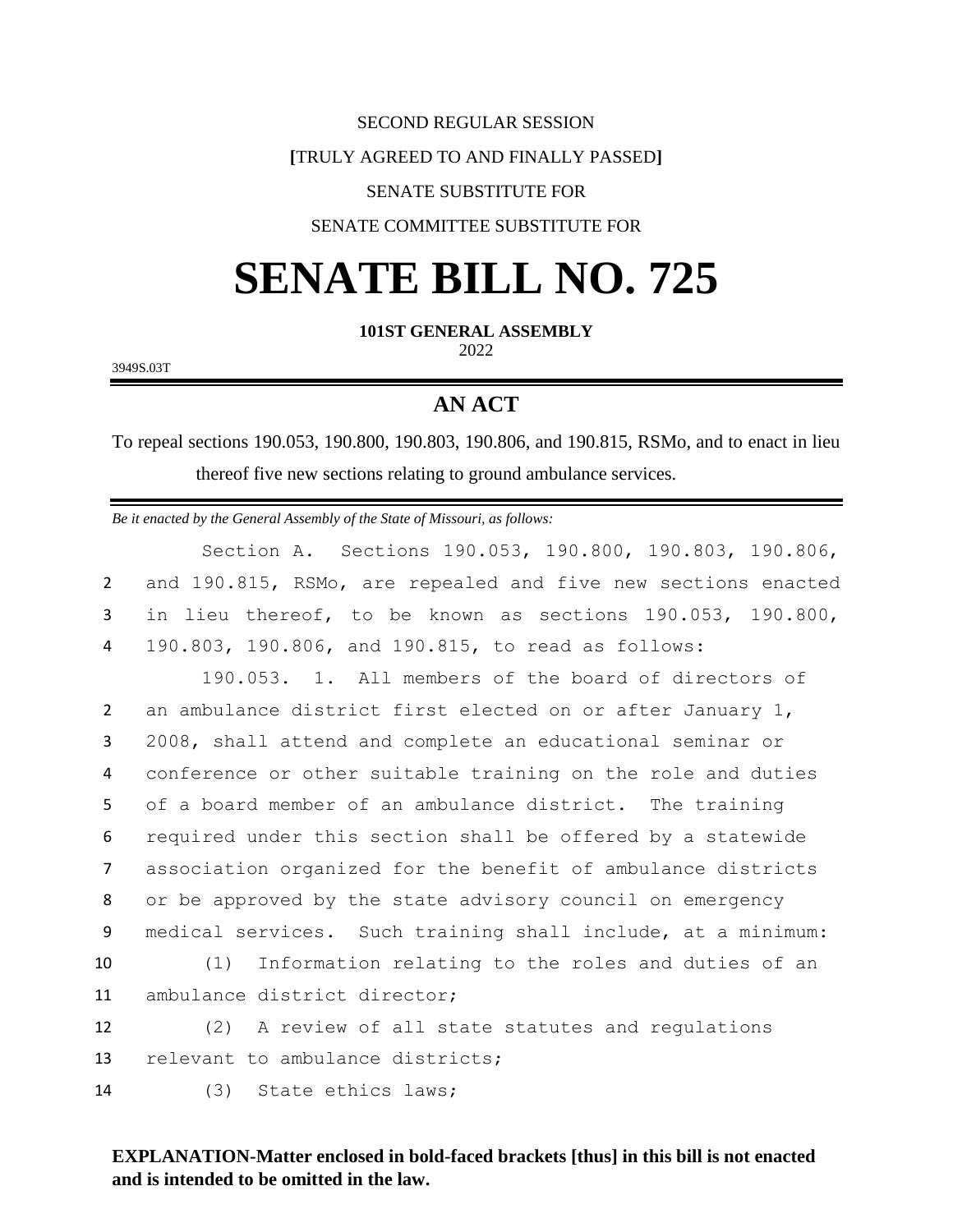(4) State sunshine laws, chapter 610;

(5) Financial and fiduciary responsibility;

 (6) State laws relating to the setting of tax rates; and

(7) State laws relating to revenue limitations.

 2. If any ambulance district board member fails to attend a training session within twelve months after taking office, the board member shall not be compensated for attendance at meetings thereafter until the board member has completed such training session. **If any ambulance district board member fails to attend a training session within twelve months of taking office regardless of whether the board member received an attendance fee for a training session, the board member shall be ineligible to run for reelection for another term of office until the board member satisfies the training requirement of this section; however, this requirement shall only apply to board members elected after August 28, 2022.**

190.800. 1. Each ground ambulance service, except for any ambulance service owned and operated by an entity owned and operated by the state of Missouri, including but not limited to any hospital owned or operated by the board of curators, as defined in chapter 172, or any department of the state, shall, in addition to all other fees and taxes now required or paid, pay an ambulance service reimbursement allowance tax for the privilege of engaging in the business of providing ambulance services in this state.

 2. For the purpose of this section, the following terms shall mean:

 (1) "Ambulance", the same meaning as such term is defined in section 190.100;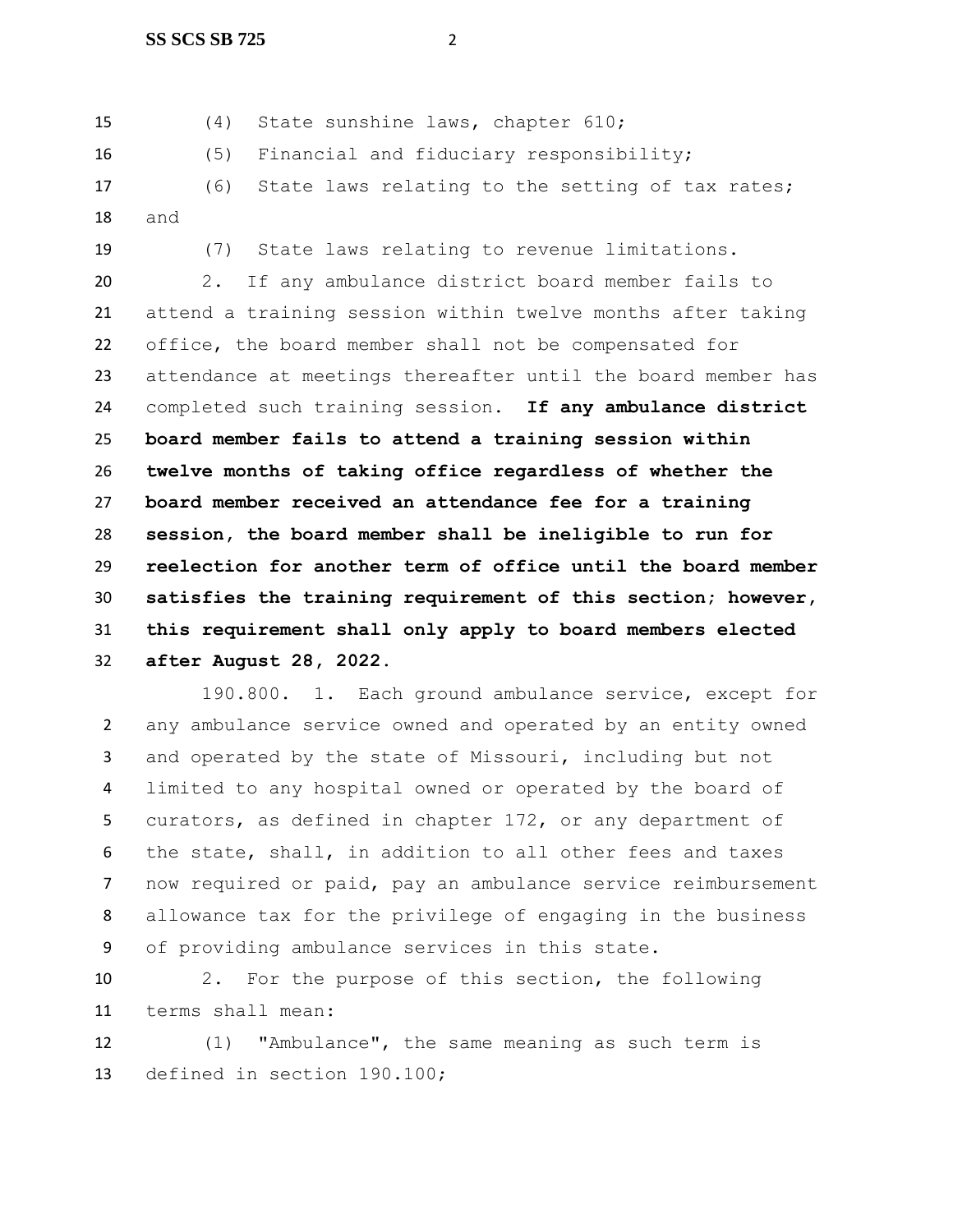(2) "Ambulance service", the same meaning as such term is defined in section 190.100;

 (3) "Engaging in the business of providing ambulance services in this state", accepting payment for such services**[**;

 (4) "Gross receipts", all amounts received by an ambulance service licensed under section 190.109 for its own account from the provision of all emergency services, as defined in section 190.100, to the public in the state of Missouri, but shall not include revenue from taxes collected under law, grants, subsidies received from governmental agencies, or the value of charity care**]**.

190.803. 1. Each ambulance service's reimbursement allowance shall be based on **[**its gross receipts using**]** a formula established by the department of social services by **[**rule. The determination of tax due shall be the monthly gross receipts reported to the department of social services multiplied by the tax rate established by rule by the department of social services. Such tax rate may be a graduated rate based on gross receipts and shall not exceed a rate of six percent per annum of gross receipts**] regulations and rules as provided in section 190.836. The ambulance reimbursement allowance shall be consistent with permissible health care related taxes, as defined in 42 CFR 433, Subpart B, as amended**.

 2. Notwithstanding any other provision of law to the contrary, any action respecting the validity of the rules promulgated under this section or section 190.815 or 190.833 shall be filed in the circuit court of Cole County. The circuit court of Cole County shall hear the matter as the court of original jurisdiction.